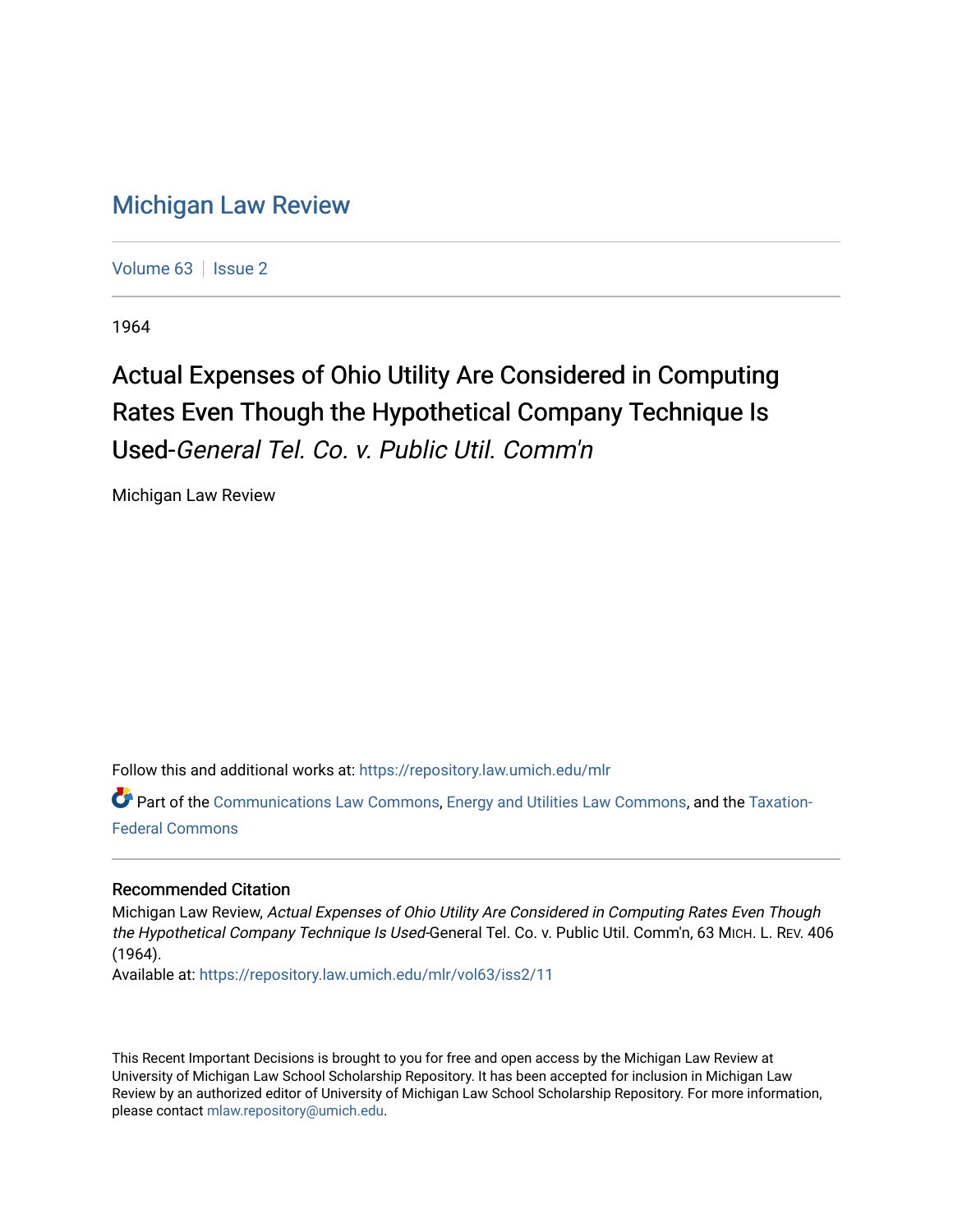## **Actual Expenses of Ohio Utility Are Considered** in **Computing Rates Even Though the Hypothetical Company Technique Is** *Used-General Tel. Co. v. Public Util. Comm'n*

The Public Utilities Commission of Ohio<sup>1</sup> established rates for plaintiff telephone company. In determining the gross annual revenues to which the company was entitled, the Commission allowed, as an item of expense, 112 thousand dollars less for federal income tax than the company would actually be required to pay during the year in question. The allowance for taxes was calculated by following the so-called "hypothetical company" formula as apparently required by a recent line of Ohio Supreme Court decisions.2 On direct appeal to the Ohio Supreme Court, *held,* order reversed, two judges dissenting. The utility company should be allowed to consider as an item of expense the federal income tax amount which it will actually have to pay, based upon its computed annual dollar return. Use of the "hypothetical company" method in calculating the allowable expense for income tax is contrary to the law of Ohio because it results in an arbitrary reduction in the determined fair rate of return to the utility. *General Tel. Co. v. Public Util. Comm'n,* 174 Ohio St. 575, 191 N.E.2d 341 (1963).<sup>3</sup>

The Ohio Revised Code provides that the basic theory to be used by the Commission in fixing public utility rates is the "fair value" theory; $<sup>4</sup>$  that is, a utility is to be allowed a reasonable yearly return</sup> on the fair value of its property used for public service. The statute provides that the fair value of the utility's property for rate-making purposes shall be the cost of constructing new facilities identical to those in service, less depreciation.<sup>5</sup> This reconstruction-cost-newless-depreciation (RCNLD) computation constitutes the statutory rate base in the utility rate-making process; and the yearly reasonable dollar return on the property is computed by multiplying this statutory rate base by a percentage figure established by the Com-

3. Two companion cases presenting the identical issue were similarly decided, City of Dayton v. Public Util. Comm'n, 174 Ohio St. 604, 190 N.E.2d 913 (1963); Ohio Fuel Gas Co. v. Public Util. Comm'n, 174 Ohio St. 585, 191 N.E.2d 347 (1963).

5. Omo REv. CoDE ANN. § 4909.05 (Page 1954).

I. Hereinafter called the Commission.

<sup>2.</sup> Ohio Edison Co. v. Public Util. Comm'n, 173 Ohio St. 478, 184 N.E.2d 70 (1962); Cincinnati Gas&: Elec. Co. v. Public Util. Comm'n, 173 Ohio St. 473, 184 N.E.2d 84 (1962); Ohio Fuel Gas Co. v. Public Util. Comm'n, 171 Ohio St. 10, 167 N.E.2d 496 (1960); City of Cleveland v. Public Util. Comm'n, 164 Ohio St. 442, 132 N.E.2d 216 (1956). Apparently, Ohio is the only state which has adhered to the hypothetical company method of rate-making. This theory is explained in detail in the text accompanying notes 9-14 infra.

<sup>4.</sup> OHIO REV. CODE ANN. §§ 4909.04-.05, .15 (Page 1954). See note 10 infra.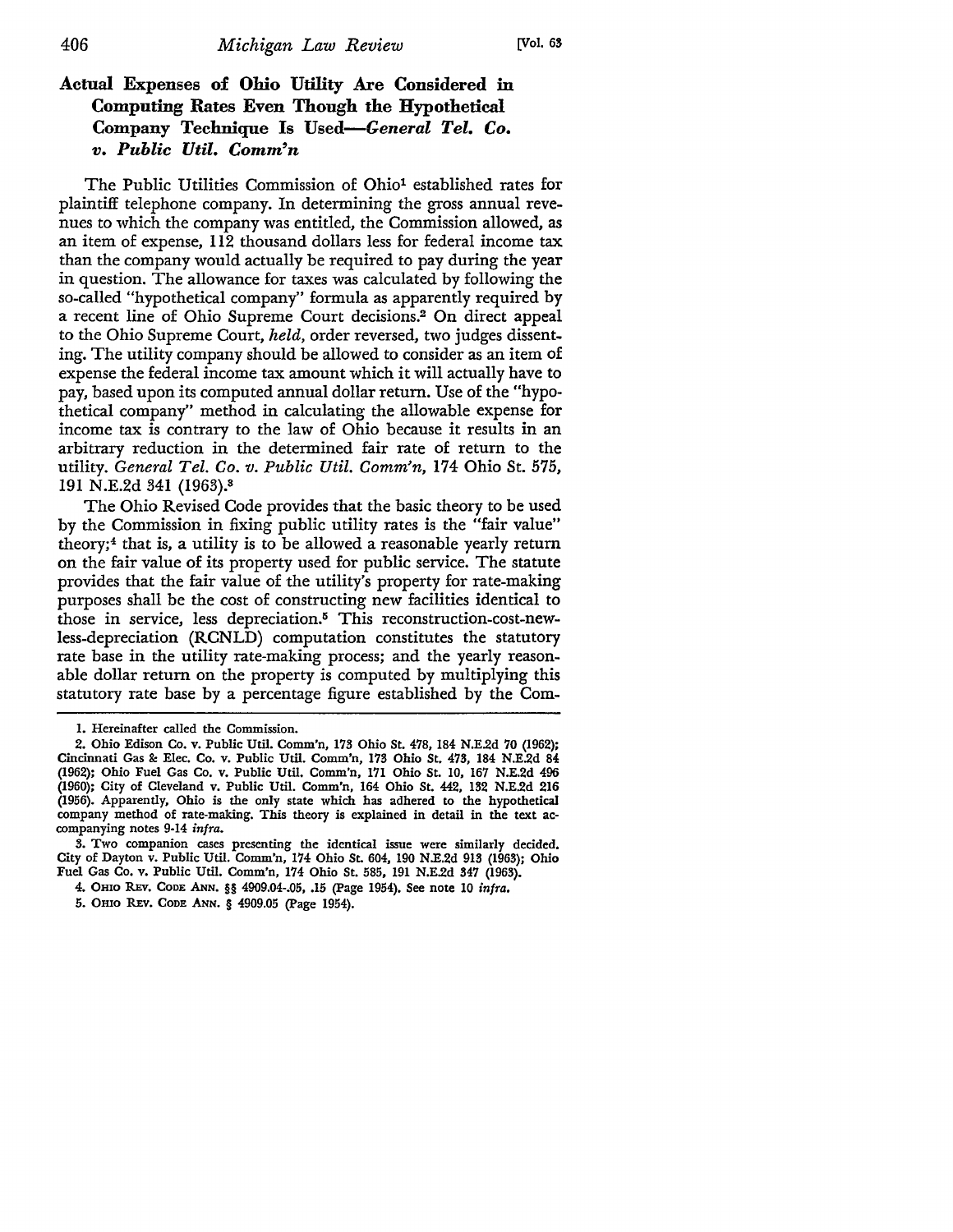mission as representing a fair rate of return.6 To the resulting dollar amount are added all the operating expenses for the year (including the expense of federal income tax) in order to obtain the company's annual revenue requirement. Rates are then fixed to assure the company of collecting that amount.<sup>7</sup> While this mathematical procedure is simple enough, the "fair value" approach frequently presents problems in practical application.8 The primary weakness of the method is that in times of inflation the rate base is higher than the book value, or actual amount invested in the company, and in times of depression the opposite will occur, thus rendering illusory a standardized concept of "fair return" on the property.

In *City of Cleveland v. Public Util. Comm'n,9* the court construed the language of the Ohio statute<sup>10</sup> as requiring that the dollar amount of the statutory rate base of any Ohio public utility be taken, for rate-making purposes, to represent an equal amount of capital invested in a hypothetical company. The hypothetical company was held entitled to earn on this amount a return reasonable in light of the projection of the actual company's debt-equity ratio upon the amount of the hypothetical company's capital. This method of ratemaking, accepted without serious objection<sup>11</sup> until the decision in the principal case, is simply illustrated. Assume that actual invest-

6. City of Cleveland v. Public Util. Comm'n, 164 Ohio St. 442, 443, 132 N.E.2d 216, 217 (1956). 7. For example:

|        | - 6%      |
|--------|-----------|
|        | $-60,000$ |
| (plus) | 50,000    |
|        |           |
|        |           |

Rates are then fixed to allow the company this final figure.

8. See Southwestern Bell Tel. Co. v. Public Serv. Comm'n, 262 U.S. 276, 289 (1923) (dissenting opinion of Brandeis, J.); BONRBIGHT, PRINCIPLES OF PUBLIC UTILITY RATES 227 (1961); Rose, *Confusion in Valuation for Public Utility Rate-Making,* 47 MINN. L. REY. 1 (1962); Smith, *The Reality of the Public Utility Rate Base,* 67 DICK. L. REv. 83 (1962); Note, 22 MONT. L. REY. 65 (1960).

The OHIO LEGISLATIVE SERVICE COMMISSION REsEARCH REPORT No. 9 at 1 (1955) suggests that accurate and consistent valuation of property and depreciation is nearly impossible because of the large volume of work the Commission must handle. Consequently, valuation often approaches guesswork.

9. 164 Ohio St. 442, 132 N.E.2d 216 (1956).

10. OHio REY. ConE ANN. § 4909.15 (Page 1954), which reads in part: "[T)he Commission shall, with due regard among other things, to the value of all property of the public utility actually used and useful for the convenience of the public, . . . with due regard to the necessity of making reservation out of the income for surplus, de• predation, and contingencies, and with due regard for all such other matters, as are proper  $\ldots$  fix and determine the just and reasonable rate  $\ldots$  to be  $\ldots$  charged  $\ldots$  "

11. See, *e.g.,* Ohio Edison Co. v. Public Util. Comm'n, 173 Ohio St. 478, 184 N.E.2d 70 (1962); Ohio Fuel Gas Co. v. Public Util. Comm'n, 171 Ohio St. IO, 167 N.E.2d 496 (1960).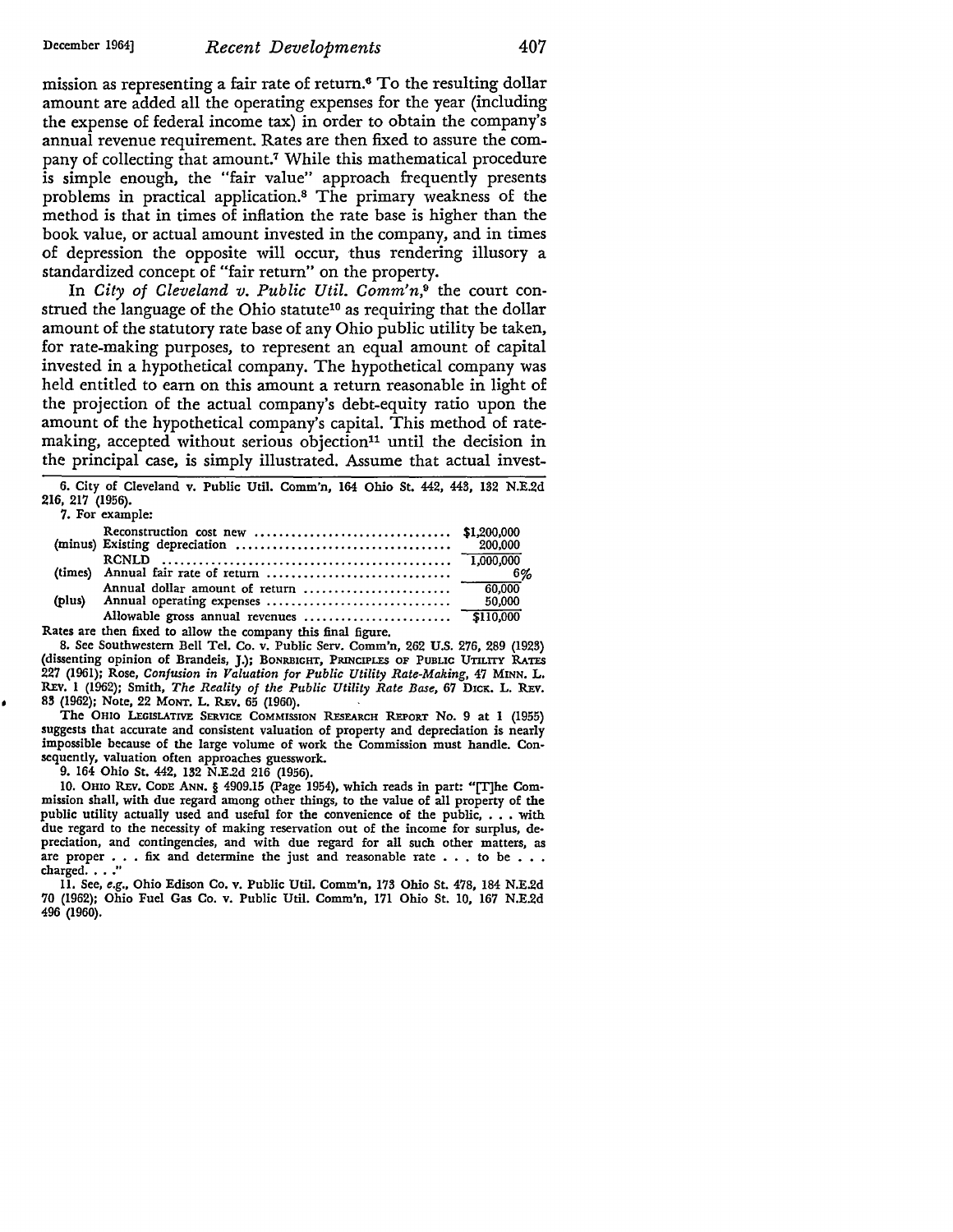ment in an existing utility is 500 thousand dollars, composed half of debt capital and half of common stock.12 Assume further, however, that, due to inflation, the assets purchased with the 500 thousand dollars are now valued at one million dollars, the latter figure representing the assets' reconstruction cost new less depreciation. One million dollars, then, is the rate base established under the Ohio statute for the actual utility. Next, assume the existence of a hypothetical company which (1) has an investment equal to the actual company's statutory rate base, (2) has a debt-equity ratio equal to that of the actual company, and (3) pays a historical interest rate on its hypothetical debt capital and a rate of return on its hypothetical equity capital identical to the rates at which the Commission determines the actual company should pay its real investors. From the foregoing data, the overall return required by the hypothetical company is calculated. This is accomplished by projecting the debtequity ratio of the actual utility onto the amount of the capital invested in the hypothetical company. Thus, fifty per cent of the hypothetical company's one million dollar capital must provide a return to its mythical bondholders and fifty per cent of its capital must provide a return to its mythical stockholders. Under the *City of Cleveland* rule, the Commission is required to award the actual company the same overall fair return which the Commission would be required to allow the hypothetical company in order for the latter to be able to pay the return thus calculated to the imaginary bondholders and stockholders who have invested one million dollars in the hypothetical company. The amount which the actual company *needs* in order to pay its flesh-and-blood investors a return at the same rates on the five hundred thousand dollars, which is in fact invested in that company, is immaterial in fixing rates by this method. An example of the calculation of the return to which each of the companies-actual and hypothetical-is entitled is as follows (assuming that the Commission has found the historical interest rate on the debt to be four per cent and a reasonable rate of return to the stockholders to be ten per cent):

> \$500,000 hypothetical debt capital  $\times$  4% interest rates \$20,000 for return to bondholders \$500,000 hypothetical equity capital  $\times$  10% rate of return on equity \$50,000 for return to stockholders

12. That is, assume that half the company's capital has been provided by debt, such as by sale of long-term bonds, and half by the issuance of common stock.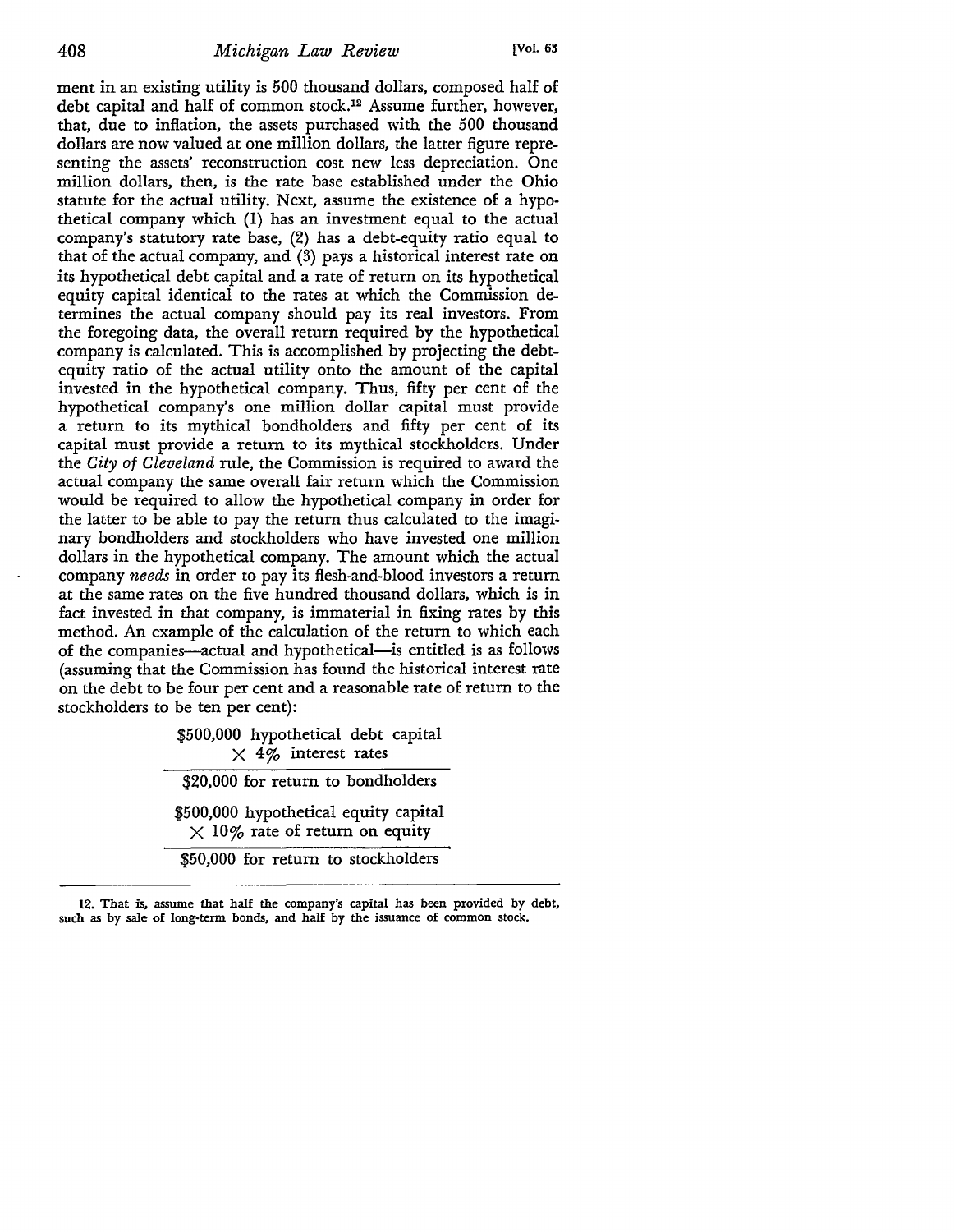\$20,000 plus \$50,000 = \$70,000 annual return to company  $= 7\%$  overall rate of return<sup>13</sup>

Of course, since the actual company will pay its real investors an overall return of approximately seven per cent on only the five hundred thousand dollars actually invested in the company, it need pay out only about thirty-five thousand dollars, and, other things being equal, the company is free to retain the remaining thirty-five thousand dollars which it will receive from consumers. It is in this fashion, at least in theory,<sup>14</sup> that the hypothetical company formula operates.

However, the hypothetical company method as set forth in the *City of Cleveland* case has not been restricted to use in computing the percentage rate of return. In calculating allowable revenue, income tax is includable as an item of expense,15 and interest paid on debt is deductible for federal income tax purposes.16 Under the hypothetical company concept, the amount deducted for interest payments in calculating income· tax requirements is the *fictitious*  cost of the debt, regardless of whether it equals the actual amount of interest which the company has to pay. Generally, the fictitious amount of interest will be greater than the actual amount paid to bondholders and other lenders; 17 the result is that a sum greater than that actually expended is deducted in determining the expense to be allowed for the hypothetical federal income tax. Thus, the amount of tax which the hypothetical company would pay is smaller than the amount which the actual company owes, and the former is the amount allowed by the Commission as a tax expense if the hypothetical method is used in all steps of the rate-making process.

13. Or, of course, the overall rate of return to which the company is entitled may be calculated directly, as follows (assuming the same figures as have been used in the text):

50% debt ratio<br>4% interest rate

 $2\%$  of rate base must provide for interest on hypothetical debt capital 50% equity ratio

10% rate of return on equity

5% of rate base must provide for return on hypothetical equity capital

2% plus 5% = 7% fair overall rate of return on hypothetical capital

 $= 7\%$  fair overall rate of return on actual company's statutory rate base

 $7\% \times $1,000,000$  hypothetical capital (statutory rate base) = \$70,000 overall return 14. *But see* dissenting opinion of Judge Gibson in Ohio Fuel Gas v. Public Util. Comm'n, 174 Ohio St. 585, 602, 191 N.E.2d 347, 357 (1963), indicating that, in fact, the Commission does not apply the hypothetical company theory until after the dollar amount of the return has been determined by other methods.

15, See City of Cincinnati v. Public Util. Comm'n, 153 Ohio St. 56, 90 N.E.2d 681 (1950).

16. INT. REV. CODE OF 1954, § 163.

17. Because of inflation, the reconstruction cost figure will usually be greater than the amount of the original investment.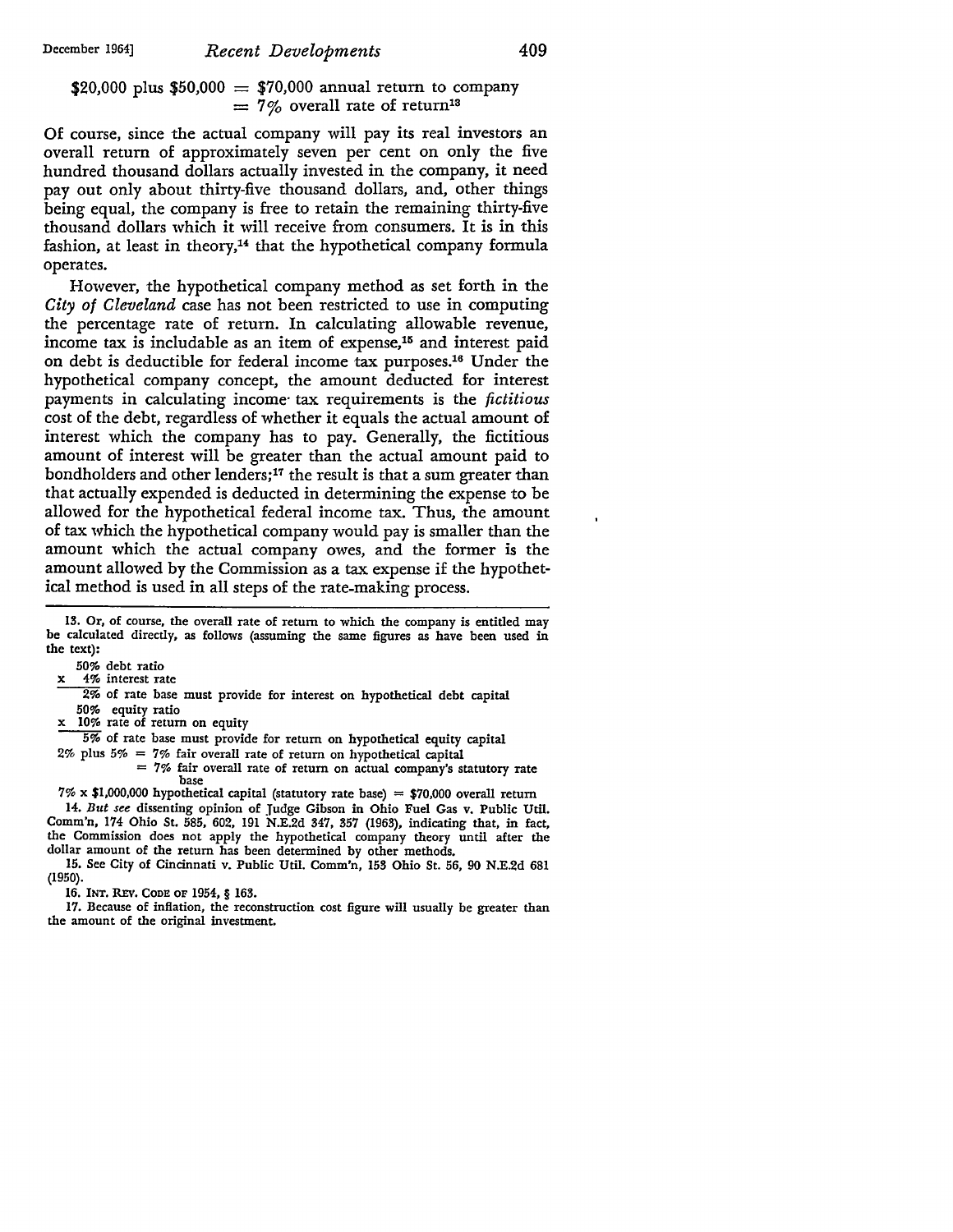Proponents of the hypothetical company method<sup>18</sup> contend that a hypothetical, rather than actual, tax expense must be used because in computing allowable expenses and the rate of return the company is nearly always allowed more than it will actually have to pay for interest on its debt.19 Therefore, in effect, use of the lesser hypothetical income tax allowance helps to balance the gross return and to keep the total reasonable. However, it was this step which was disapproved by the court in the principal case.<sup>20</sup> The hypothetical company method is admittedly complicated and cumbersome, but it is an attempt to meet the problem of arriving at a rationally evolved rate of return figure in the context of disparity between the utility's reconstruction cost and actual investment cost. It affords the Commission a tangible basis for computing the percentage rate of return by formula; at the same time, when the hypothetical amounts are used throughout, it prevents the company from receiving more than it needs to acquire a reasonable surplus and pay a reasonable return on its capital.<sup>21</sup> Moreover, the use of the method throughout allows its logic to cut both ways with consistency by reducing the gross revenues in times of inflation and increasing them in times of depression.22 Thus, the majority opinion disallowed what had become a "check" on the RCNLD system without specifically alleviating the need for such a check. Apparently the percentage rate of return must still be figured on the basis of an amount of invested capital equal to the statutory rate base.23 But in the subsequent steps in calculation, such as the figuring of taxes and other expenses, only actual figures are to be used.

The fundamental purpose of rate regulation is the duplication, as nearly as possible, of the effect of competition in a naturally monopolistic setting.<sup>24</sup> Beyond this generally accepted premise, however, lies one of the most vexing and unsettled areas of the law, a situation probably attributable to the fact that no one has yet dis-

18. See dissenting opinion of Mr. Chief Justice Taft in the companion case of Ohio Fuel Gas Co. v. Public Util. Comm'n, 174 Ohio St. 585, 589, 191 N.E.2d 347, 350 (1963).

19. On the other hand, if a severe economic recession should cause the reconstruction-cost figure to fall below the amount originally invested, the company would be allowed less for interest than it actually had to pay. In that event, use of the hypothetical company concept throughout the rate-making process would allow the utility more for income tax expense than it actually owned for taxes and would minimize its loss.

20. Principal case at 578-80, 191 N.E.2d at 343-44.

21. Mr. Chief Justice Taft did not propose that the company be restricted to an amount which is barely enough to pay interest on the debt and a minimum return on equity, since such a course might stifle growth. But he did contend that the majority opinion would result in allowing the utility much more than a *reasonable* return, and that this construction was contrary to law.

22. See note 19 *supra.* 

23. See principal case at 581, 191 N.E.2d at 345; Ohio Fuel Gas Co. v. Public Util. Comm'n, 174 Ohio St. 585, 588, 191 N.E.2d 347, 349 (1963).

24. See BoNBRIGHT, *op. cit. supra* note 8, at 10-13.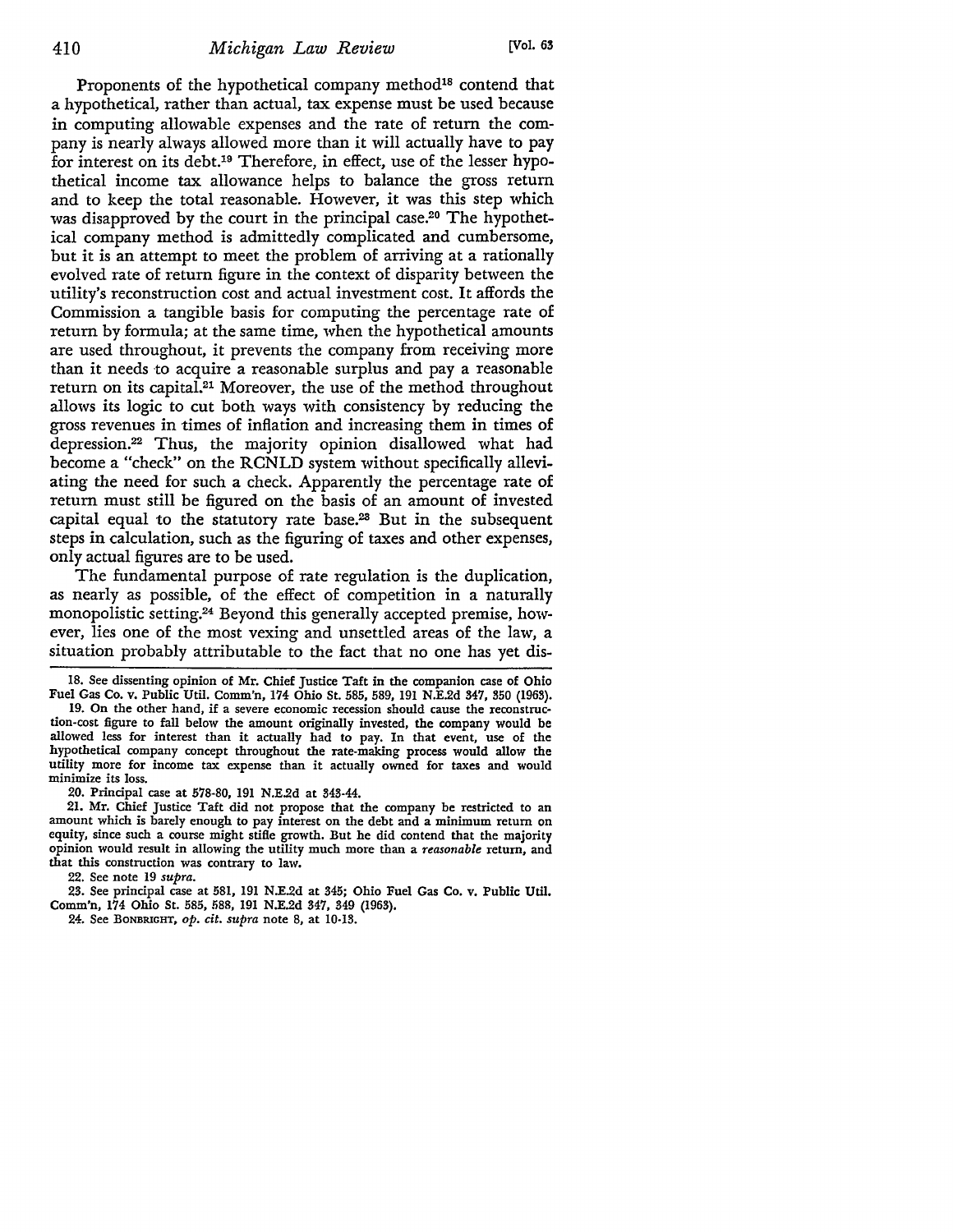covered a satisfactory substitute for actual competitive conditions. The fair value principle is only one of the three basic theories frequently used in rate-making, and both the original cost or prudent investment theory and the end-result theory also have proponents. Under the original cost theory, the public utility is entitled to a return based only upon its actual investment, represented by that amount of capital prudently put into the business.25 Under the endresult theory, the concept of a fair return on a rate base is discarded, and the regulatory body, in its discretion, simply sets a figure that will allow the utility what is considered to be a reasonable profit.<sup>26</sup> Each of these other two theories also has disadvantages. The endresult theory gives a wide authority to the commission and is seemingly subject to supervision only on the vague ground of abuse of discretion. The original cost theory produces a low rate base because, if followed without modification, it does not allow for the actual *increase* in value of the original investment due to inflation.<sup>27</sup> Nevertheless, use of various versions of the original cost concept seems to be in the ascendancy in this country.<sup>28</sup> Ohio has, by statute, elected to retain a fair value theory of rate-making, thus disregarding the trend toward the original cost theory; it has also maintained as its sole measure of valuation the RCNLD basis, an approach which, under the present-day conditions of continuous inflationary trends, may lead to unrealistic results.

Given Ohio's statutory rate base technique, the approach of the court in the principal case did little to clear the air, either in terms of the court's rationale or in practical terms of policy. The majority, apparently believing the Ohio statute required the Commission to allow the utility the amount of income tax it actually had to pay as an expense, argued that since the company must pay ll2,017 dollars more for income tax than allowed, it would not, in effect, be realizing a return on the full amount of the rate base.29 Or viewed another way, the company would receive only a 5.61 per cent return

25. See, *e.g.,* Southwestern Bell Tel. Co. v. Public Serv. Comm'n, 262 U.S. 276, 289 (1923) (dissenting opinion of Brandeis, J.).

26. See, e.g., FPC v. Hope Natural Gas Co., 320 U.S. 591 (1944).

27. See O'Connor, *Some Critical Thoughts on Cost of Capital,* 62 PUB. UTIL. FoRT. 93 (1958). *But see* BoNBRIGHT, *op. cit. supra* note 8, at 184-86.

28. See BoNBIUGHT, *op. cit. supra* note 8, at 232-37. The reconstruction-new method of valuation as used in Ohio was first given major impetus in Smyth v. Aymes, 169 U.S. 466 (1898), decided in a period when the cost to reconstruct the plant was equal to, or less than, the actual amount invested in the company. Since then, however, economic advancement has almost always caused the investment figure to be considerably less than the cost of reconstruction. Although reconstruction-cost remains a part of some state proceedings, the United States Supreme Court has acknowledged the theory's weakness in valuation and disavowed the fair value method as necessary in rate-making. FPC v. Hope Natural Gas Co., 320 U.S. 591 (1944).

29. Judge O'Neill reasoned that, since the Commission found the company entitled to a rate of return of 5.8% on a rate base of \$59,827,440, it should be allowed a dollar return of \$3,469,922. But, under the Commission's order, the company would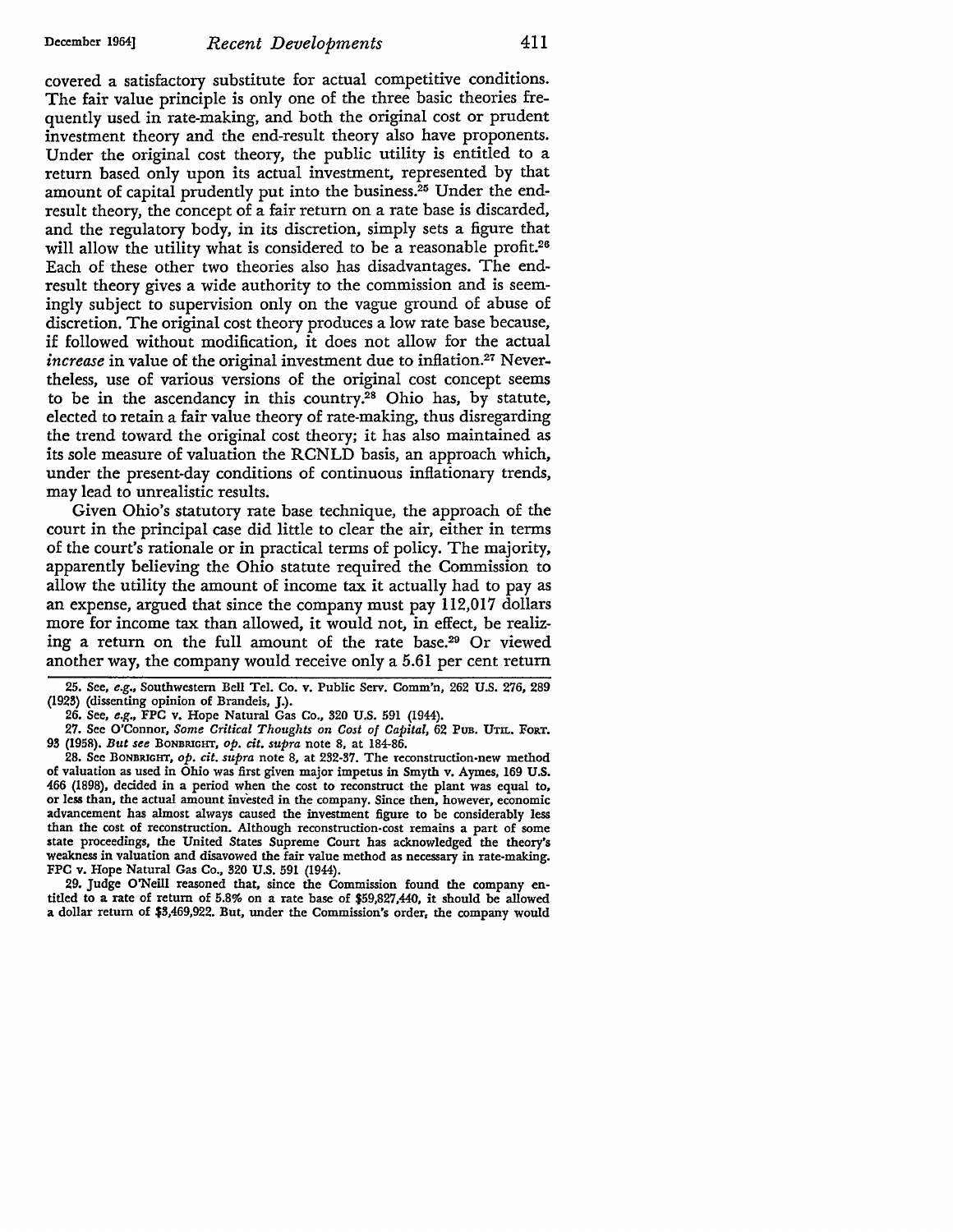on the rate base, rather than the 5.8 per cent which the Commission had set as the reasonable rate of return. What the majority failed to state (or, perhaps, to realize) was that the 5.8 per cent figure was itself a reasonable rate of return *only* with reference to a uniform hypothetical company formula. While the 5.8 per cent figure was a fair return rate for the *hypothetical* company, it was not necessarily fair for General Telephone Company.30

The decision in the principal case will permit Ohio utilities a greater gross annual return on the rate base than has been given them since the *City of Cleveland* case.31 The Court has opened the door to the potential practical evil of the RCNLD method-allowing more to the utility than is reasonably needed-with a consequent increase of the ratepayers' burden. Moreover, this about-face by the Court is likely to hamper seriously the fundamental reasons for having a regulatory agency rather than the courts set rates. Not only must the Commission adjust its present procedure of computing rates, but, more importantly, it must remain ready for possible additional judicial changes in the rate-making process if the present approach proves unsound or is itself misconstrued by the courts.82 The hypothetical company principle was originally used to rationalize the RCNLD method of computing a rate base. Since uniform application of the hypothetical company principle had been employed as a check on utility revenues, the breakdown in its consistent use throughout the rate-making process may cause a rash of "too high" returns, thus forcing the Commission to search for another control to serve the same purpose as that rejected by the Court in the principal case. If it becomes apparent that the decision is producing unreasonable, and therefore unsatisfactory, results, the Commission has available at least three other computational controls to replace the check on utility revenues that the Court condemned. It could (1) consider only the interest the company actually has to pay on its debt when figuring the percentage rate of return, or (2) set a rate of return that in its opinion appears reasonable in light of current economic conditions and evidence of the company's financial status, or (3) cut the allowance for equity return to a lower figure. Probably

have to divert \$112,017 to pay for income tax that it was not being allowed as an expense. Therefore, the company's effective rate base was only \$57,896,121.

30. The Commission was aware that the hypothetical tax would reduce the effective rate of return. If it had intended the company to realize an actual rate of return of 5,8%, it could have adjusted its computations to allow a higher rate, perhaps above 6%, to ,the hypothetical company.

31. This is assuming, of course, that the reconstruction cost remains higher than the amount of original investment in the companies. The converse is not likely. See dissenting opinion of Judge Gibson in Ohio Fuel Gas Co. v. Public Util. Comm'n, 174 Ohio St. 585, 603, 191 N.E.2d 347, 358 (1963).

32. See the dissenting opinion of Mr. Chief Justice Taft in Ohio Fuel Gas Co. T, Public Util. Comm'n, 174 Ohio St. 585, 589, 191 N.E.2d 347, 350 (1963).